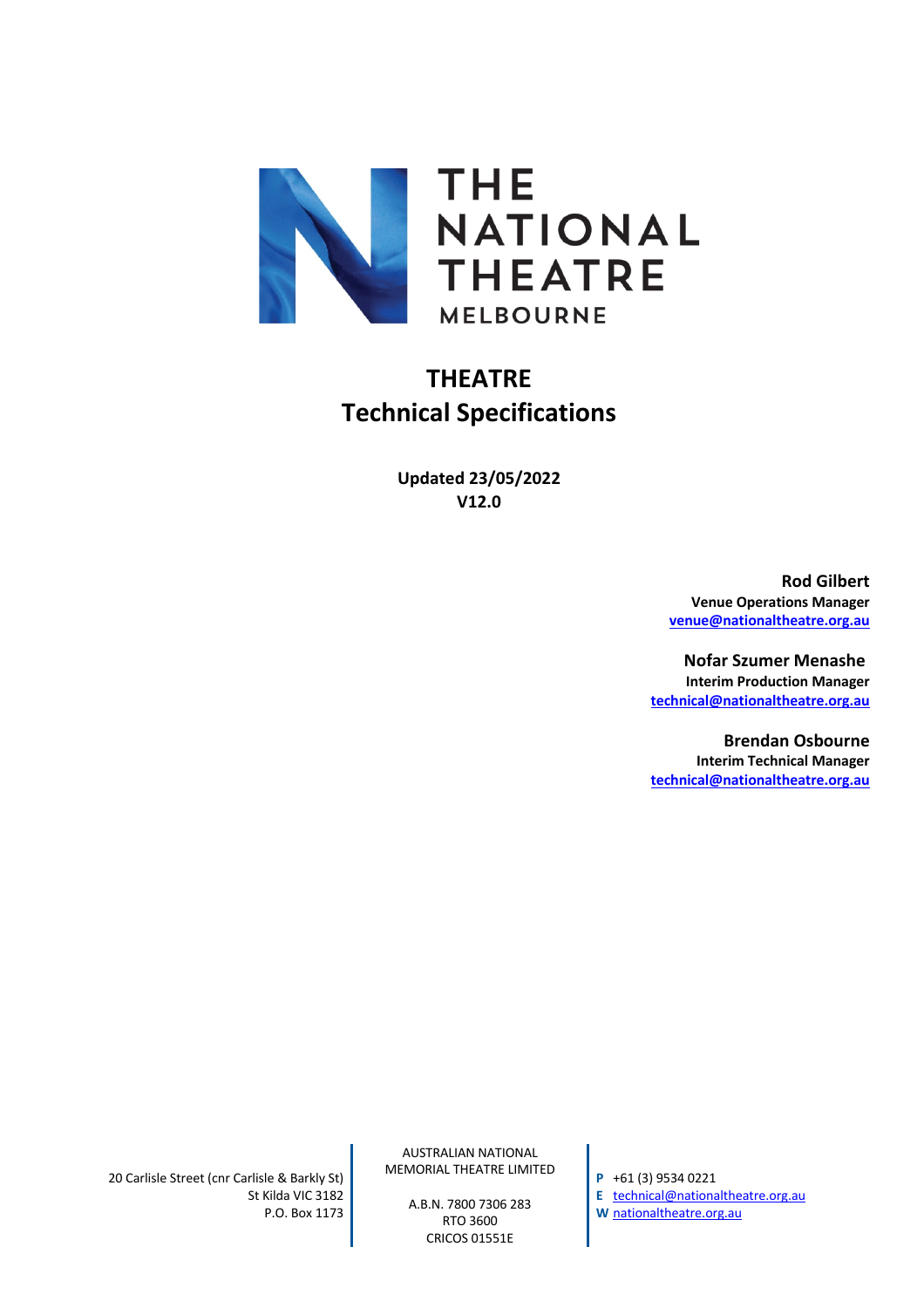#### **Technical Specifications V11.0**



# **GENERAL**

# **LOCATION - 20 Carlisle St, St Kilda. (cnr Barkly St and Carlisle St) - Approximately 5Km from the Melbourne CBD, 150m from St Kilda foreshore, Luna Park and the Palais Theatre and 2mins away from a wealth of fine dining in Acland St. PUBLIC TRANSPORT - Light rail No 96 from Bourke St to Acland St - Tram No 16 from Swanston St to Acland St - Bus No 246 down Hoddle St and Punt Rd stopping outside the theatre. - Also buses from Chadstone, Brighton and Southland. - Trains leave from Balaclava station to Melbourne City CBD. - Exceptionally good location for hailing taxis and ride shares. AUDITORIUM Auditorium steeply raked. Good sightlines throughout, divided by audience crossover between eighth and ninth row at entrance level. 264 Front area - lounge armchairs 519 Rear area - tip up seats TOTAL CAPACITY 783 patrons FOYER - Main entrance - corner position, 148 sq meters with Box office - Candy Bar and toilets on ground floor. - Marble staircase leads to the Mezzanine Foyer of 1100 sq ft with access to the theatre. - A large enclosed merchandising area/display area or closed off work area. - Twin stairs lead to upper foyer of 1300 sq ft with licensed bar and toilets. - Disabled access to the theatre available. DRESSING ROOMS Located directly behind the stage 2 240 sq ft 1 200 sq ft 1 65 sq ft 1 Diana Gibson Room**

**Toilets and shower**

**- 600 sq ft (warm up / holding space)**

Page 2 of 7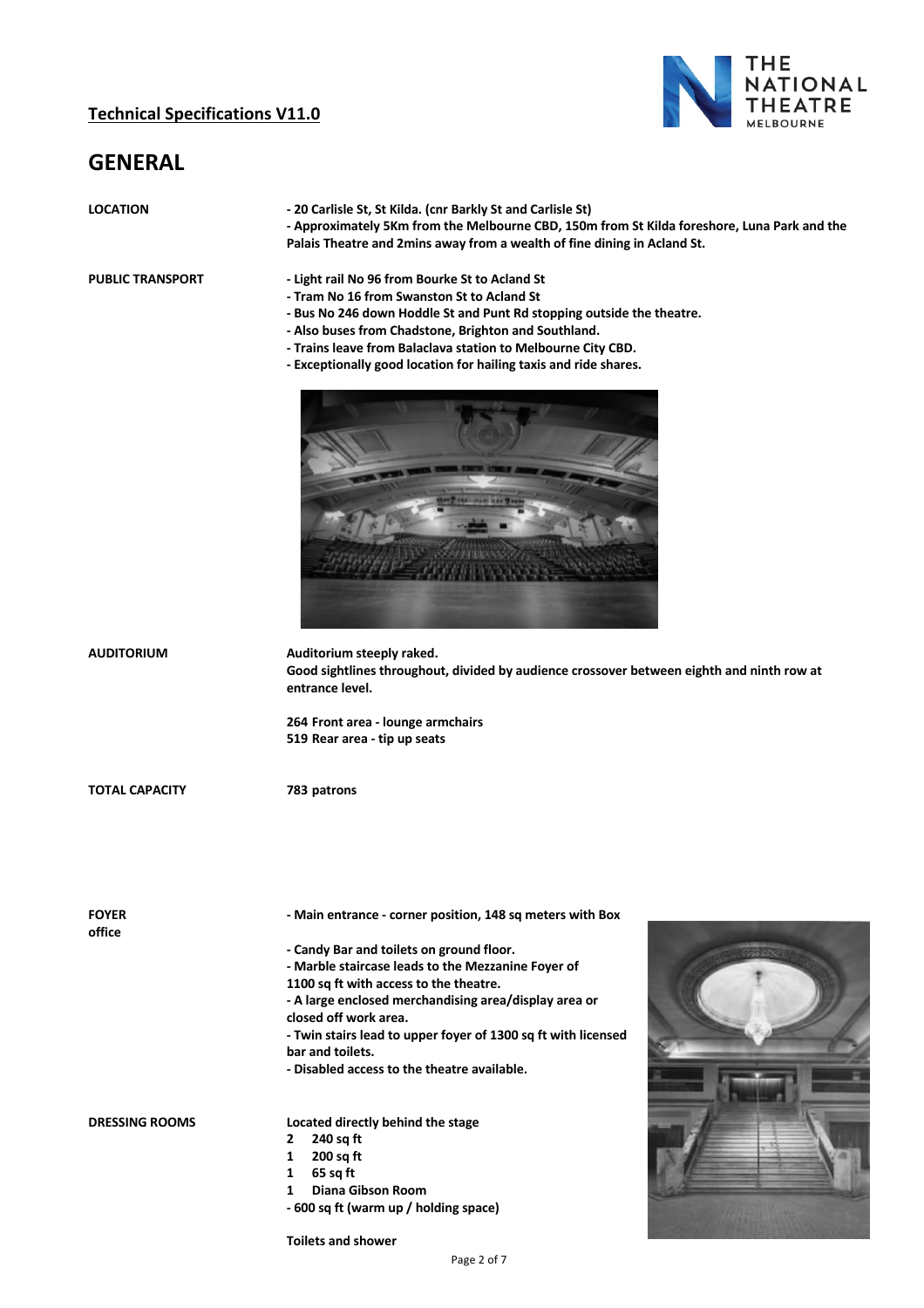#### **Technical Specifications V11.0**



**LAUNDRY Located in Dressing Room 1 Euromaid 7kg Washing Machine Euromaid 6kg Condenser Dryer**

**LOADING DOCK Goods Lift - 4000mm (deep) x 2800mm (wide) x 2800mm (high) 3 Tonne Capacity 60 second travel time Doorway to stage – 1565mm (wide) x 4000mm (high) 5 steps up to stage (Ramps available)**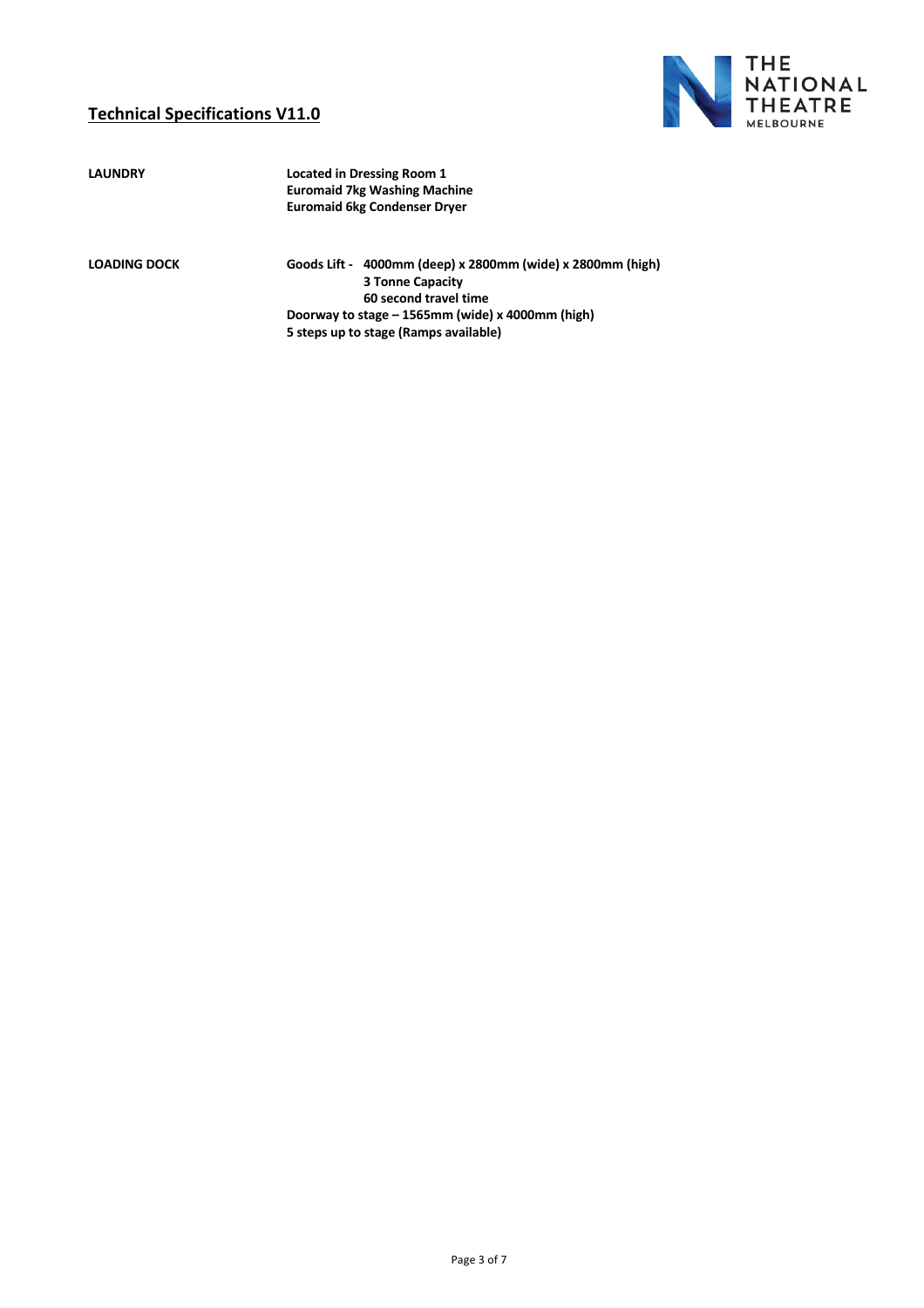#### **Technical Specifications V11.0**



### **STAGE**

**STAGE DIMENSIONS (US edge of Pros Arch/DS edge of fire curtain) Stage area 11.015m (D) x 13.730m (W)**

**(36.14ft x 45.05ft)**

#### **\*Depth is the upstage limit of the usable stage area**

**Stage Tower (stage to grid) Orchestra pit depth 2.13m (7ft) \*Under apron Apron depth @ centre 4.24m (13.91ft)**

**Proscenium Width 10.562m (34.65ft) Proscenium Height Centre 5.50m (18.05ft) Sides 5.11m (16.77ft) Wing Space 2.42m (7.94ft) both sides (stage edge to fly rail barrier. Refer to stage map) Orchestra pit area 69.67sqm (750 sq ft) \*Under apron STAGE FITTINGS 1 House curtain - red, counter weight action 5 Lighting bars 5 sets Black legs 5 Borders 2 sets Black tabs 1 Cyclorama**

**12 Scenery bars**



|  | <b>FLY TOWER</b> |  |
|--|------------------|--|
|  |                  |  |

**Single Purchase Counterweight Fly System with an out dead of 12m. Line 1 to 19 controlled from PS, Lines 20 to 26 from OP. Weight loading from floor only.** Line 26 is the Upstage Limit of the workable Stage Area. Bars are 12m in length.

| Line           | <b>Standard Setup</b>                        | <b>Position</b>   | <b>Type</b>       | Max Dist. Load |
|----------------|----------------------------------------------|-------------------|-------------------|----------------|
|                | US edge of Pros Arch/DS edge of fire curtain | 0.00 <sub>m</sub> |                   |                |
| 1              | <b>House Curtain</b>                         | 0.53 <sub>m</sub> | N/A               |                |
| $\overline{2}$ | Legs 1 / Border 1                            | 0.73 <sub>m</sub> | <b>Flat Truss</b> | 160 Kg         |
| 2A             |                                              | 1.00 <sub>m</sub> | <b>Flat Truss</b> | 190 Kg         |
| 3              | $IX - 1$                                     | 1.36m             | <b>Flat Truss</b> | 190 Kg         |
| 4              |                                              | 1.72 <sub>m</sub> | <b>Flat Truss</b> | 160 Kg         |
| 5              |                                              | 1.93m             | <b>Flat Truss</b> | 160 Kg         |
| 6              | Mirror Ball 600mm (24inch)                   | 2.28m             | C.H.S.            | 160 Kg         |
| 7              | Legs 2 / Border 2                            | 2.66m             | <b>R.H.S.</b>     | 190 Kg         |
| 8              | <b>Black Scrim ***</b>                       | 3.20 <sub>m</sub> | <b>Flat Truss</b> | 160 Kg         |
| 9              | $IX - 2$                                     | 3.75 <sub>m</sub> | <b>Flat Truss</b> | 190 Kg         |
| 10             | <b>Black Tab (MS)</b>                        | 4.19m             | $R.H.S + Track$   | 190 Kg         |
| 11             | Legs 3 / Border 3                            | 4.48m             | <b>R.H.S.</b>     | 160 Kg         |
| 12             |                                              | 5.01m             | C.H.S.            | 160 Kg         |
| 13             |                                              | 5.67 <sub>m</sub> | C.H.S.            | 160 Kg         |
| 14             | $IX - 3$                                     | 6.17m             | <b>Flat Truss</b> | 190 Kg         |
| 15             |                                              | 6.69m             | <b>Flat Truss</b> | 160 Kg         |
| 16             |                                              | 6.92m             | <b>Flat Truss</b> | 160 Kg         |
| 17             | Slash Curtain ***                            | 7.16m             | <b>Flat Truss</b> | 160 Kg         |
| 18             | Legs 4 / Border 4                            | 7.39m             | <b>R.H.S.</b>     | 160 Kg         |
| 19             | <b>Black Tab (US)</b>                        | 7.68m             | R.H.S. + Track    | 190 Kg         |
| 20             | $LX - 4$                                     | 8.20m             | <b>Flat Truss</b> | 190 Kg         |
| 21             |                                              | 8.69m             | <b>Flat Truss</b> | 160 Kg         |
| 22             | $IX - 5$ / Legs 5 / Border 5                 | 9.17 <sub>m</sub> | <b>Flat Truss</b> | 190 Kg         |
| 23             |                                              | 9.73m             | <b>Flat Truss</b> | 160 Kg         |
| 24             | Smother ***                                  | 10.12m            | C.H.S.            | 160 Kg         |
| 25             | Star Cloth ***                               | 10.68m            | C.H.S.            | 160 Kg         |
| 26             | <b>CYC</b>                                   | 10.92m            | <b>C.H.S.</b>     | 160 Kg         |

Refer to Fly Bar Safe Loads for point and span loading information **RED = Non-Moveable.** R.H.S. is 65mm tall x 35mm wide x 3mm thick

**\*\*\*** Subject to availability & may incur costs C.H.S. is 48mm diameter x 4.8mm thick

\*\* Bars & items may move lines without notice\*\* Flat Truss is 300mm Heavy Duty Alloy Truss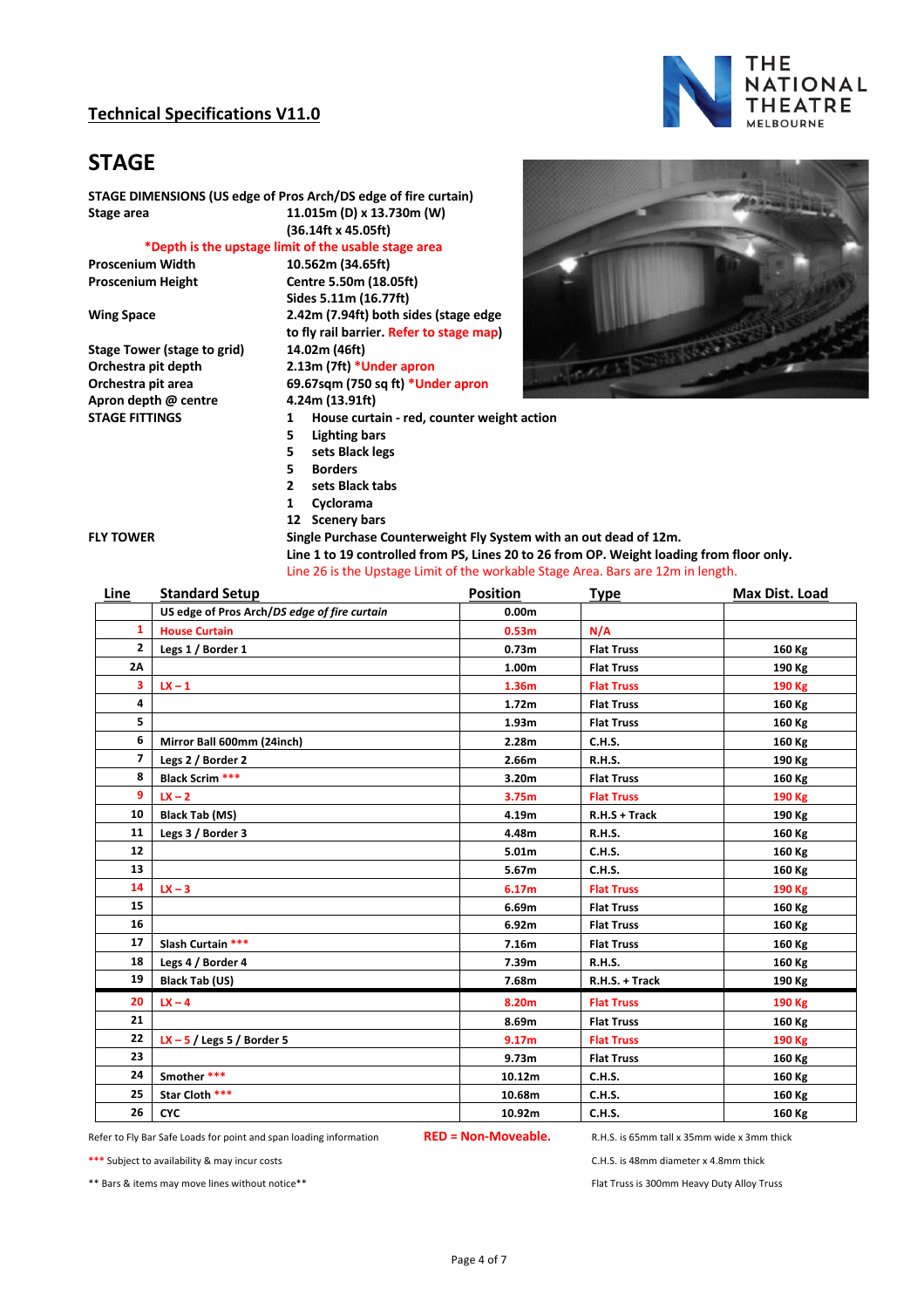### **LIGHTING**



| <b>CONTROL</b>           | 1<br>$\mathbf{2}$ | ETC Noamd 6144 outputs (12 universe)<br>48 channel Jands Link Light DMX to analogue converters               |
|--------------------------|-------------------|--------------------------------------------------------------------------------------------------------------|
|                          | 1                 | Dual Isonode DMX 512 network -                                                                               |
|                          |                   | Inputs – Control Booth, PR side of stage                                                                     |
|                          |                   | Outputs - FOH, 3x PR side of stage, OP side of stage, Dimmer room                                            |
|                          |                   | DMX Splitters @Stage level OP and Gantry OP                                                                  |
|                          |                   | ARTNet from OP gantry to Lx bars $1 - 4$ (Universe $3 - 6$ )                                                 |
| <b>POWER</b>             | 79                | 2Kw JTM analogue dimmers                                                                                     |
|                          | 17                | 5kw JTM analogue dimmers (dimmers 35-40, 56-60, 76-80 & 96)                                                  |
|                          |                   | 204 lighting points to patch board and dimmers *Refer to "NT - Theatre Patch Outlets.pdf"                    |
|                          | 1                 | 32A 3-phase outlet in dimmer room                                                                            |
|                          | 1                 | 32A 3-phase outlet on prompt side of proscenium                                                              |
| <b>HANGING POSITIONS</b> | 4                 | lighting bars                                                                                                |
|                          | 1                 | <b>CYC</b> lighting bar                                                                                      |
|                          | 8                 | movable booms on stage (4 per side)                                                                          |
|                          | 2                 | lighting bars over auditorium                                                                                |
|                          | 2                 | fixed perches in auditorium                                                                                  |
|                          | 4                 | movable booms in auditorium                                                                                  |
|                          | 1                 | fixed 3m bar with patch points over proscenium arch                                                          |
| <b>FIXTURES</b>          |                   | Most fixtures are used in standard rig, refer to standard design for placement                               |
|                          |                   | Fixtures rigged in all FOH positions can only be moved with prior negotiation with the venue                 |
|                          | $\mathbf{2}$      | Selecon Performer Followspots (MSR1200) *Above Control Booth in Auditorium                                   |
|                          | 20                | Strand Pattern 23 20°Profiles (500w) *B size gobo holder available                                           |
|                          | 4                 | Strand Pattern 123 16-40° Fresnels (500w)                                                                    |
|                          | 16                | Strand Pattern 743 15-82° Fresnels (1000w) *8x Barndoors available                                           |
|                          | $\mathbf{2}$      | Strand Pattern 223 15-55° Fresnels (2000w)                                                                   |
|                          | 16                | RGBA 8º LED Parcans                                                                                          |
|                          | 8                 | Proshop RGBW Quad-18 45° LEDs                                                                                |
|                          | 16                | Par64 240v Parcans (1000w MFL)                                                                               |
|                          | 18                | Selecon Acclaim Axial 24-44° Profiles (600w) *M size gobo holder available                                   |
|                          | 10                | Selecon Acclaim Axial 18-34° Profiles (600w) *M size gobo holder available                                   |
|                          | 12                | Selecon Pacific 23-50° Profiles (1000w) *B size gobo holder available                                        |
|                          | 5                 | Selecon Pacific 14-35° Profiles (1000w) *Iris & B size gobo holder available                                 |
|                          | 6                 | Selecon SPX 15-35° Profiles (800w) *B size gobo holder available                                             |
|                          | 6                 | Prolite PR10 22-40° Profiles 22-40 (1000w)                                                                   |
|                          | 6<br>12           | Prolite PR10 7-63° PCs (1000w) *2x Barndoors available<br>Selecon Acclaim 6-60° Fresnel *Barndoors available |
|                          | 5                 | Selecon HUI 4-cell CYC Floods (500W)                                                                         |
|                          | 5                 | Selecon HUI 4-cell Ground Row Floods (500W)                                                                  |
|                          | 4                 | <b>UV battens</b>                                                                                            |
|                          | 1                 | Strobe (DMX)                                                                                                 |
|                          | 8                 | Par16 MR16 Birdies (50w)                                                                                     |
|                          | 1                 | <b>Molefay Duet Blinder</b>                                                                                  |
|                          |                   | * Available Lamp stock may vary                                                                              |
|                          |                   | * Additional Fixtures shown on standard plan will incur a hire cost                                          |
| <b>OTHER</b>             | 2                 | <b>GEM ZR-dmx Smoke Machines</b>                                                                             |
|                          | $\mathbf{1}$      | 24" Mirror Ball                                                                                              |
|                          |                   | *Limited supply of Gobo's available                                                                          |
|                          |                   | *Limited supply of Gel kept on site                                                                          |
|                          |                   | *Limited supply of Power leads available<br>*Limited supply of DMX leads available                           |
|                          |                   | The standard LX plan is available for download at:                                                           |
|                          |                   | http://nationaltheatre.org.au/venue/                                                                         |
|                          |                   |                                                                                                              |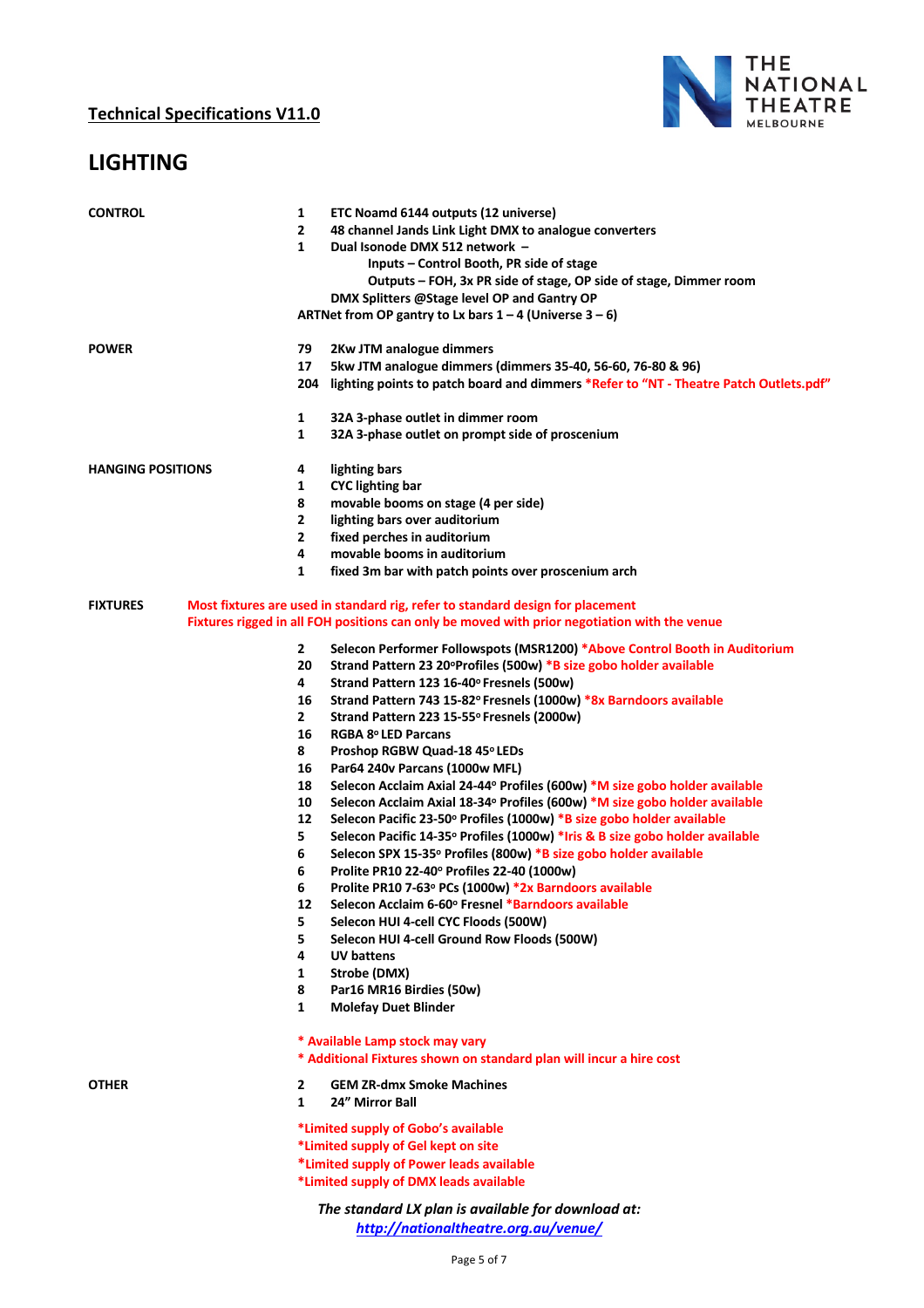

## **AUDIO**

| <b>CONTROL</b>                | 1<br><b>Midas M32 Digital Console</b><br>1<br>Mackie 1402-VLZ Pro Console - 14 channel / stereo main output / 2 Aux (side stage)<br>1<br>Tascam CD500B CD Player with Auto Pause (Balanced out)<br>1<br><b>Stanton C500 Dual CD Deck with Auto Pause</b><br>1<br><b>QLab system</b>                                                                                                                                                                                                                                                                                                                                                                                                                                                          |
|-------------------------------|----------------------------------------------------------------------------------------------------------------------------------------------------------------------------------------------------------------------------------------------------------------------------------------------------------------------------------------------------------------------------------------------------------------------------------------------------------------------------------------------------------------------------------------------------------------------------------------------------------------------------------------------------------------------------------------------------------------------------------------------|
| <b>POWER</b>                  | *Green Sound Power on OP side of proscenium running all amps, racks, processors<br>Spare Green Sound Power 32A 3-phase outlet on OP side of proscenium<br>1                                                                                                                                                                                                                                                                                                                                                                                                                                                                                                                                                                                  |
| <b>AMPS AND SPEAKERS</b>      | $\mathbf{1}$<br><b>Funktion One X01 processor (FOH processor)</b><br>$\mathbf{1}$<br>MC2 T1000 power amp (Highs)<br>$\mathbf{1}$<br>MC2 T1500 power amp (Mids)<br>$\mathbf{1}$<br>MC2 2000 power amp (Subs)<br>$\mathbf{1}$<br>QSC GX3 power amp (Front Fills)<br>$\mathbf{2}$<br>Funktion One Res 2 high/mid top boxes                                                                                                                                                                                                                                                                                                                                                                                                                      |
|                               | $\mathbf{2}$<br><b>Funktion One Minibass 212 subs</b><br>$\mathbf{1}$<br><b>BSS Minidrive processor (centre, delays processor)</b><br>1<br>MC2 1500 power amp (centre, delays)<br>1<br><b>Funktion One F88 centre speaker</b><br>8<br>JBL Control 1 speakers (delays)<br>6<br>JBL Control 1 speakers (front fills)                                                                                                                                                                                                                                                                                                                                                                                                                           |
| <b>FOLDBACK</b>               | 1<br>MC2 T1000 power amp<br>$\mathbf{2}$<br>QM108 High Powered 8" speakers flown on LX1<br>QM108 High Powered 8" speakers flown on LX3<br>$\overline{2}$                                                                                                                                                                                                                                                                                                                                                                                                                                                                                                                                                                                     |
| <b>EQUIPMENT</b>              | $\mathbf{2}$<br>Sennheiser 835 handheld microphones<br>1<br><b>BSS AR-133 Single Channel Active DI</b><br>$\mathbf{2}$<br>Microphone stands - boom<br>$\mathbf{2}$<br>Microphone stands - straight<br>$\mathbf{2}$<br>Microphone stands - table<br>$\mathbf{2}$<br>Sennheiser ew300 G3 e-845 handheld radio microphones<br>$\mathbf{2}$<br>Sennheiser SK 100 G3-A Bodypack Transmitter (JAG IMX6A- Large Headset)<br>$\mathbf{2}$<br>Sennheiser Radio Receivers (NOTE - Only 2 receivers for 4 wireless units)<br>*Limited supply of microphone leads, line leads and adapters available                                                                                                                                                     |
| <b>MULTICORES / TIE LINES</b> | 32/8 XLR (with passive split) sends from OP. to Control Booth with 8 returns<br>20/6 XLR (with passive split) sends from PR. to Control Booth with 6 returns<br>12/4 XLR sends from Orchestra Pit to OP.<br>6<br><b>XLR sends from PR. to OP.</b><br>XLR returns from OP. to Apron OP. w/Green Sound Power<br>4<br>XLR returns from OP. to Apron PR. w/Green Sound Power<br>4<br>flown XLR sends from Cinema Screen (Line 2A) bar to OP.<br>4<br>4<br>flown XLR sends from Legs 3 (Line11) to OP.                                                                                                                                                                                                                                            |
| <b>HEARING ASSISTANCE</b>     | $\mathbf{1}$<br>PhonicEar Easy Listener PE550T Transmitter<br>8<br><b>PhonicEar Easy Listener PE 300R Receivers</b><br>4<br><b>Headphones to suit PE 300R</b><br>Neckloops to suit PE 300R<br>4                                                                                                                                                                                                                                                                                                                                                                                                                                                                                                                                              |
| <b>COMMUNICATIONS</b>         | <b>ClearCom MS-702 Encore Master Station</b><br>1<br>4<br><b>ClearCom RS-601 Single Channel Beltpacks</b><br><b>ClearCom RS-602 Dual Channel Beltpack</b><br>1<br>1<br><b>ClearCom CM-222 Tempest Wireless Base Station</b><br>4<br><b>ClearCom CP-222 Tempest Wireless Beltpacks</b><br>ClearCom CC-40 Single Ear Light Weight Headsets<br>4<br>4<br><b>Beyer Dynamic DT-108 Single Ear Headsets</b><br>$\mathbf{2}$<br>Beyer Dynamic DT-109 Dual Ear Headsets<br>1<br>ClearCom HS-6 Telephone Style Handset (reserved for audio operator)<br>*Comms lines @Sound Control; Lighting Control; OP & PR @proscenium & flies; C Auditorium.<br>* Wireless beltpacks are reserved firstly for theatre staff. We reserve the right to deny usage. |